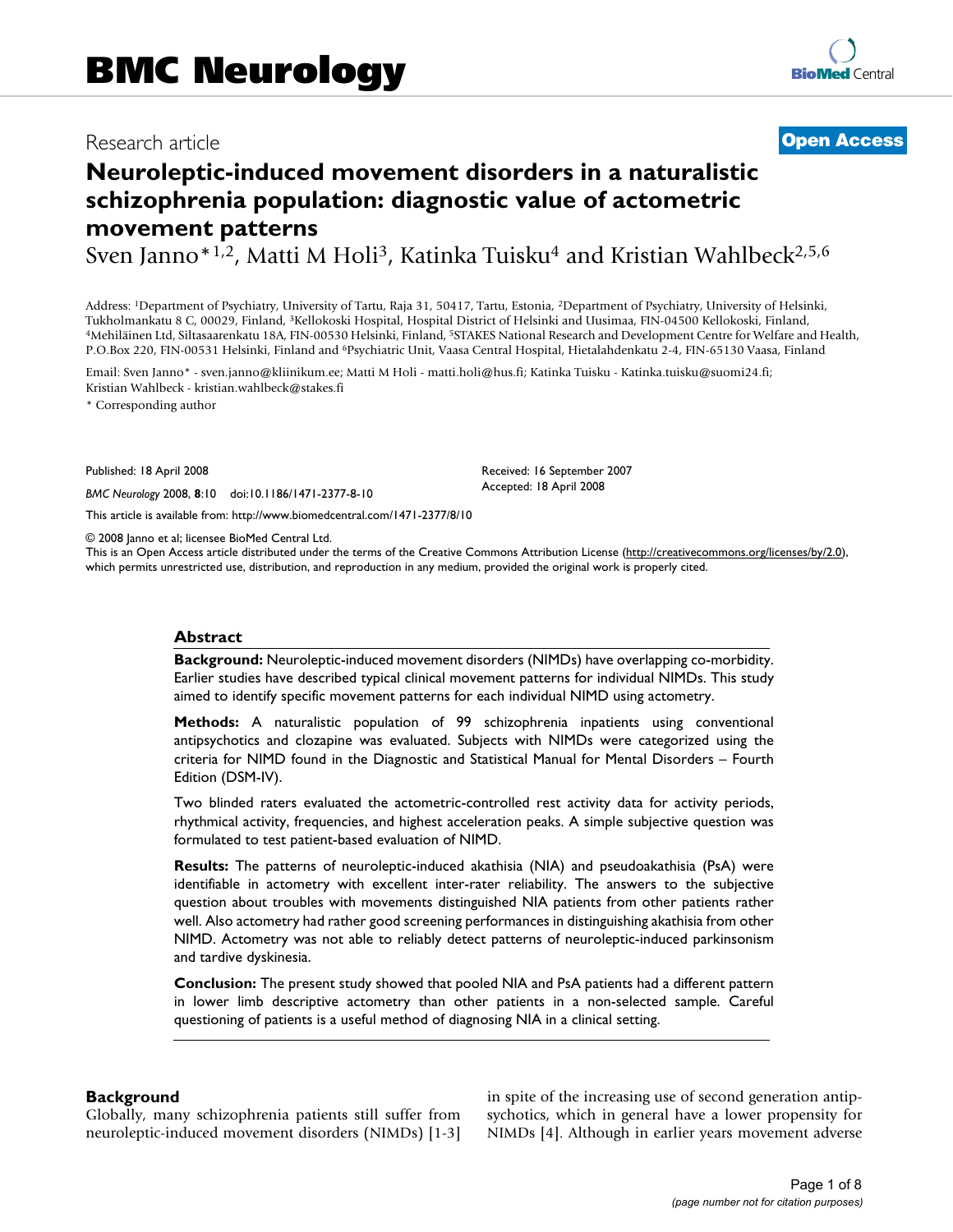effects were even considered to be an indicator of antipsychotic action [5], today they are seen as burdening and stigmatizing phenomena that should be avoided by careful choice of treatment [6]. NIMDs, which are investigated in this study and classified in DSM-IV [7], include neuroleptic-induced akathisia (NIA), neuroleptic-induced parkinsonism (NIP) and tardive dyskinesia (TD). Pseudoakathisia (PsA) is a movement disorder with objective signs of akathisia, but without the subjective feeling of restlessness [8]. PsA is not included in the DSM-IV classification [7].

Besides motor inconvenience, NIMD can cause subjective suffering through cognitive or emotional disturbance [9]. Patients have described rigidity and dullness of thinking in association with parkinsonism [10]. Akathisia causes significant distress and is reported to be associated with suicide attempts [11] and aggression [12]. It results in reduced compliance with antipsychotic drug treatment and thus a cause of psychotic relapses [13].

The interest in the instrumental measurement of NIMDs in addition to clinical examination and observer-based rating scales has long traditions. Instrumental measurement has been reported 1) to identify more NIMDs patients than observer-based ratings [14], 2) to be more sensitive to sub-clinical motor changes [15], 3) to exhibit greater linearity with regard to severity [15-17], and 4) to need less training to achieve sufficient inter-rater reliability and test-retest reliability [16].

Previous studies have mostly been conducted with selected patients and non-NIMD controls, but in chronic patients using long-term antipsychotics, different NIMD often occur together [1-3].

## *Studies using instrumental measurement of neurolepticinduced akathisia (NIA)*

NIA has been studied by actometry (accelerometry or actigraphy) [18-24] and by eletromyography (EMG) [25], mostly in polysomnographic studies [26,27]. For example, Gardos et al. [19] measured overall 24-hour motor activity in 8 NIA patients by means of an actometer strapped to the non-dominant ankle, and found that akathisia had no relationship to nocturnal activity. Diurnal motor activity analysis of wrist accelerometers worn by 16 NIA patients and by 16 non-NIA patients revealed that NIA patients had higher levels of motor activity over a two-day period [22]. Movement activity measured by accelerometers on ankles and the waist in a standardized rest activity (30 minutes) discriminated 10 pure NIA patients from themselves while in remission and also from 10 healthy controls with no overlap [21]. Actometry was able to reveal akathisia in a patient who had mostly subjective complaints and hypokinesia masked akathisia

[23]. The same method, however, did not discriminate 31 NIA patients from those without NIA in a clinical nonselected sample of 99 patients with co-morbid NIMDs [24]. The sensitivity of actometric measurement was 0.77 and specificity 0.57 at the optimal cut-off point, which was 12000 of lower limb activity count [24].

Toe tremor was more informative than finger tremor in distinguishing 6 akathisia patients from controls by actometry. Characteristic of akathisia were low frequency (less 4 Hz) rhythmic foot movements [18]. No differences were found between NIA and pseudoakathisia (PsA) in accelerometric recordings [20]. PsA prevalence in chronic schizophrenia patients is 18% [28]. An EMG study using a case definition for akathisia (i.e. 10 second duration and less than 4 Hz in the anterior tibialis tracings) in the evaluation of 26 subjects (16 NIA patients) and yielded a sensitivity of 69% and specificity of 70% in NIA detecting [25].

## *Studies of neuroleptic-induced parkinsonism (NIP)*

NIP has been studied by EMG [29,30] and force transducers [14,17,31], and NIP tremor has been studied by accelerometry [32-34]. NIP tremor occurred in the range of 5– 7 Hz when recorded from a pair of antagonist muscles in EMG studies, and was distinguishable from the activity of TD [29,30]. Mean tremor frequency measured by accelerometry was over 5 Hz [33]. Accelerometric recordings from 14 patients in frequencies between 4 and 7 Hz were helpful in differentiating neuroleptic-induced tremor from other NIMD and from psychogenic tremor [32].

## *Studies on tardive dyskinesia (TD)*

TD has been studied instrumentally by EMG [29,30], force transducers [14,16,17,31,35], and accelerometers [35-37]. EMG studies described the movement pattern as irregular bursts below 3 Hz, but almost all TD patients had activity in limbs – 15 of 16 [29,30]. Instrumental measurement has been used in TD to estimate current status and treatment efficacy [35].

Qualitative actometry (analysing the frequency peak) seemed highly specific in TD patients, with a mean Abnormal Involuntary Movement Scale (AIMS) total score of 11.2 [37].

### *Aim of the study*

Hyperkinetic movement disorders, like all neuropsychiatric disorders [19], may non-specifically increase rest-activity, and therefore a qualitative analysis of movement pattern may be the only way to use actometry for differentiating diagnostic purposes in naturalistic samples. The aim of our study was to analyze characteristic actometry patterns of NIMDs and PsA in a naturalistic schizophrenia population.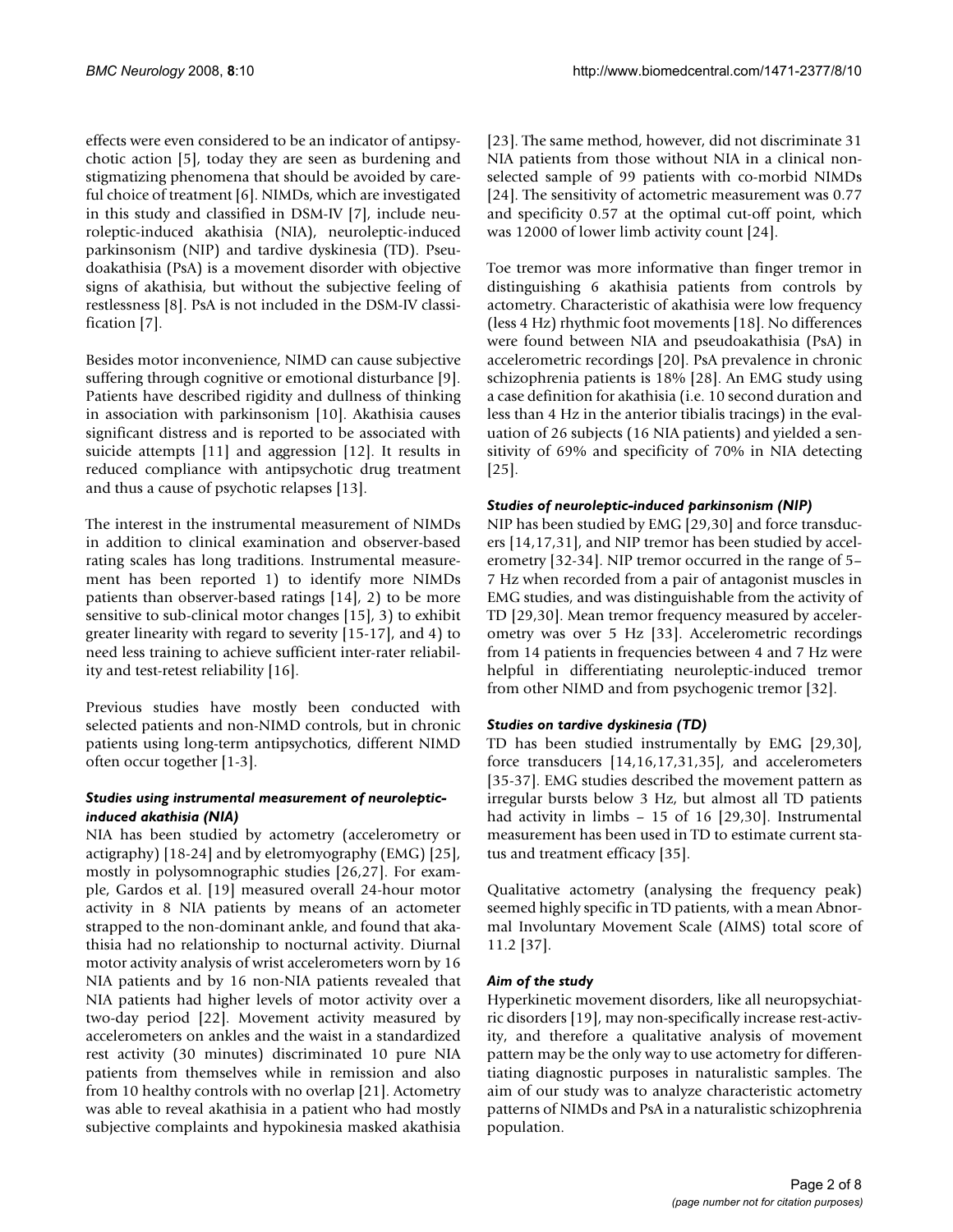## **Methods**

We recruited 99 chronic schizophrenic institutionalized adult patients from a state nursing home in Estonia [3]. Inclusion criteria were a DSM-IV diagnosis of schizophrenia or schizoaffective disorder, stable antipsychotic medication (for at least one month), and an age of 18–65 years. Diagnosis was made using a semi-structured interview according to DSM-IV criteria for schizophrenia by a psychiatrist (SJ) and medical records. Patients with severe somatic illness or neurological illness were excluded. Written informed consent was obtained from the subjects and the study was approved by the Ethics Review Committee on Human Research of the University of Tartu.

An experienced psychiatrist (SJ) assessed all subjects to identify NIMDs (NIA, NIP, and NITD) in accordance with DSM-IV criteria [7]. PsA diagnosis was established according to Barnes and Braude [8]. NIMDs and PsA patients are in this report defined as the movement disorders group.

The temporal connection between NIMD and PsA with a neuroleptic medication was established retrospectively by interview and medical records.

Seventy nine (79.8%) patients were receiving conventional antipsychotics (mainly haloperidol, cyclopentixol, perphenazine, levomepromazine, chlorpromazine, and also thioridazine, sulpiride, chlorprotixen, fluphenazine), while 20 (20.2%) were receiving clozapine (one of whom used clozapine combined with sulpiride). No new atypical antipsychotics were used. The mean daily chlorpromazine equivalent dose [38] was 328 mg (SD 221, range 1417).

The psychiatrist (SJ) asked one subjective question from patients concerning their problems with movements: "Do you have disturbing movement problems?" The answer was allocated to one of four categories:

- a) Not to my knowledge.
- b) Yes, but it doesn't disturb me
- c) Yes, and it disturbs me
- d) Yes, and it is very difficult to cope with

The actometric recording was performed while sitting in a standardized clinical interview for 30 minutes between 9 and 11 AM, a method described previously as measuring "controlled rest activity" [21]. Controlled rest activity is a parameter of motor activity in a situation where sitting still is adequate and expected, but not instructed or required. The actometers (PAM3, IM-systems, Baltimore, USA) were attached to the ankles of the subjects to measure lower limb motor activity. Actometers are small computerized movement detectors of match-box-size which do not influence normal moving of the patient. The mode of data collection was digital integration, and the sampling rate was 40 Hz and the chosen epoch was 0.1s. PAM3 records acceleration signals exceeding 0.1G. The actometry and controlled rest activity method have been described previously by Tuisku et al. [21] and Janno et al.  $[24]$ .

To test the feasibility and properties of actometric recording in a normal clinical setting we trained raters without previous experience of evaluating actometric recordings. A team of five neuropsychiatrists developed rater instructions and a data collecting form. Data evaluation training comprised two hours, followed by supervised evaluation of ten actometric recordings. Two raters (BA and AV) trained according to this procedure, and achieved an appropriate level of inter-rater reliability (0.44 to 1.0, mean 0.82) during their training phase. Raters were blinded and had no access to patient data other than the actometric recording.

The two raters evaluated all study subjects' actometric activity recordings for the existence of activity periods, the duration of activity periods (activity for at least 10 seconds), the existence of rhythmical activity. Raters calculated from persistent rhythmical activities three most dominant frequencies for every patient (if patients had rhythmical activity with different frequencies). Raters found the highest acceleration peaks in activity periods in the scope of 10 seconds. After calculating inter-rater reliability, a meeting between raters was held to establish consensus values for the estimated frequencies of activity periods for 27 patients. The extracted data was then assessed by KT and SJ to find any patterns for individual NIMDs and PsA. Answers to the subjective question were analyzed for a correlation with movement disorders diagnoses.

The inter-rater reliability was measured by kappa coefficients for categorical values and intra-class correlation (ICC) coefficients for continuous values. A two-way ANOVA mixed model was used to calculate ICC, so as to estimate the reliability of a single rating [39]. One-way ANOVA was performed to analyze the ability to discriminate different qualities of movement patterns. Differences between the movement disorder (NIA, NIP, TD and PsA) and the non-movement disorder groups in activity periods were analyzed by the Mann-Whitney two-tailed U-test for continuous variables (frequency, amount of periods). Chi-square analyze was used for dichotomous variables (presence of activity periods, rhythmical activity). Where necessary, Fisher's exact test was used for calculating significance. The performances of movement patterns in case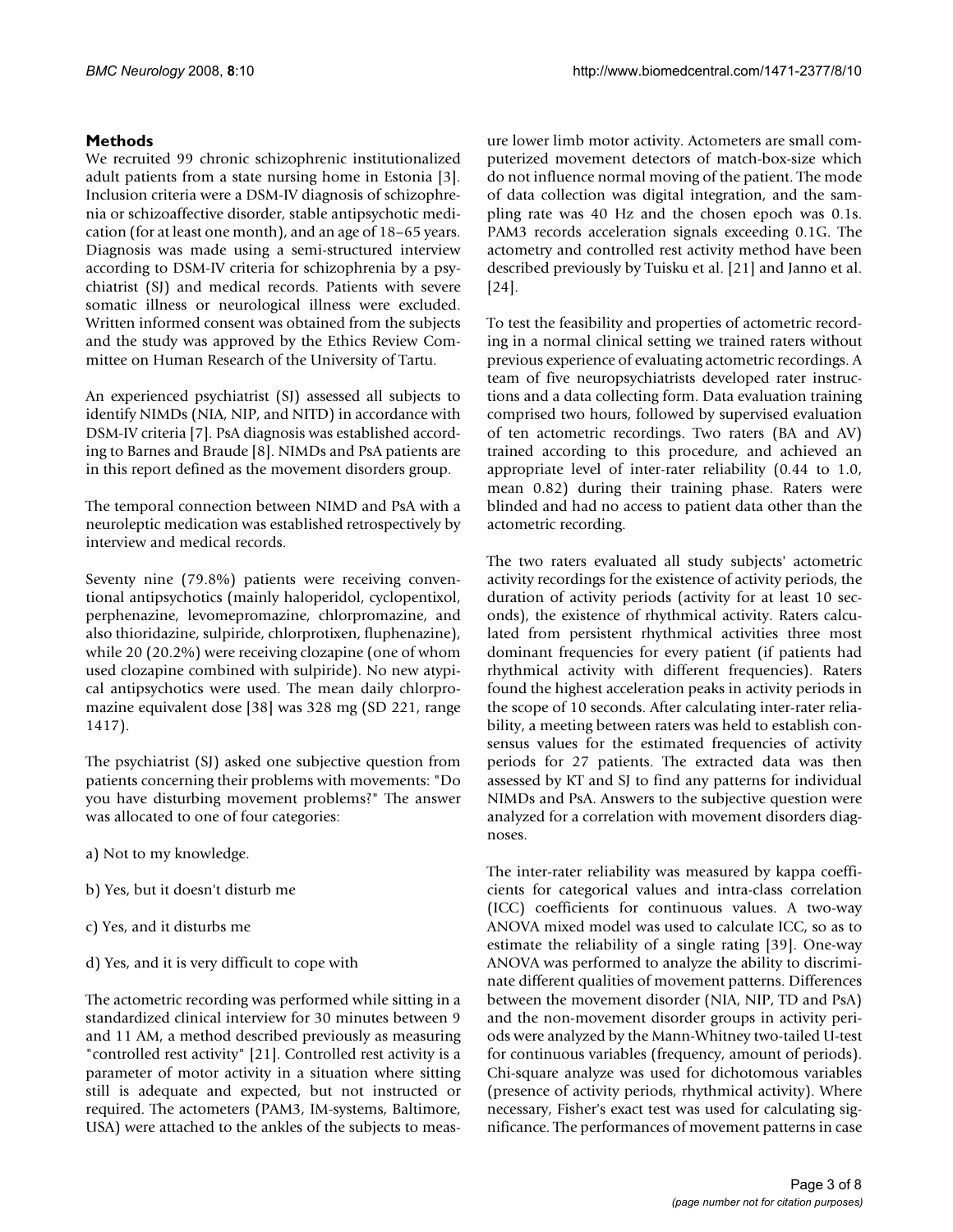identification were evaluated by receiver operating characteristics (ROC) analyses. The software used in analyses was SPSS 12.0 (SPSS Inc. Chicago, Illinois, USA).

## **Results**

A total of 88 patients (89%) showed rhythmical activity and their results were used in the analysis. Raters achieved excellent inter-rater reliability in almost all parameters of movement patterns of actometric recordings, except defining the minimal frequency of movement patterns (Table 1).

Movement disorders group patients had more activity periods in actometric recordings than other patients (Table 2). More than 95% of NIA and PsA patients showed rhythmical activity. Patients who had movement disorder and particularly NIP, PsA and NIA patients had higher frequencies in rhythmical activity than other patients (Table 3). NIMD and PsA, except TD, patients had higher median acceleration peaks in rhythmical activity recordings than non-movement disorders group patients ( $U = 0.575$ ,  $p = 0.024$ ).

The presence of rhythmical activity, amount of activity periods, maximal frequency, and highest values of acceleration peaks differentiated between the subgroups of NIMDs and PsA. The other parameters of movement patterns showed no ability to discriminate between movement disorders groups by one-way ANOVA analysis (data not shown). Presence of activity periods and rhythmical activity in actometric recordings had the best abilities to discriminate the patient group of pooled NIA and PsA (Table 2).

The PsA group differed mostly from the non-movement disorders group in regard to median number of activity periods and frequencies. The results of particular NIMD

**Table 1: Inter-rater reliability coefficients for actometry variables in 99 in-patients with schizophrenia: kappa for categorical and ICC coefficients for continuous measures.**

|                                     | kappa                              |
|-------------------------------------|------------------------------------|
| presence of activity periods        | $0.905*$                           |
| presence of rhythmical activity     | $0.786*$                           |
|                                     | ICC $(95%$ CI)                     |
| amount of activity periods          | $0.967$ (0.951-0.978)*             |
| dominant frequency                  | $0.739$ (0.624-0.822)*             |
| second prevalent frequency          | $0.787$ (0.672-0.864)*             |
| third prevalent frequency           | $0.789$ (0.672-0.867)*             |
| minimal frequency                   | $0.351(0.149-0.525)\#$             |
| maximal frequency                   | $0.831$ (0.750-0.887) <sup>*</sup> |
| highest value of acceleration peaks | $0.841$ (0.768-0.893)*             |

 $*$  p < 0.001

 $# p = 0.001$ 

groups and non-movement disorders group are presented in Table 4.

The differences between particular movement disorder and non-movement disorder groups in the highest acceleration peak medians are presented in Table 4. Highest acceleration peak medians (i.e. greatest digital integration of acceleration) in activity periods were almost significantly ( $p = 0.053$ ) different (Mann-Whitney U = 444) between NIP (203, interquartile range (IQ) 89, 250) and non-NIP (116, IQ 67, 190) groups. No significant differences were found between other groups.

Median values of third frequency and minimal frequency were not statistically significantly different between groups.

To evaluate screening properties of actometry against DSM-IV and PsA diagnostic criteria we used ROC analysis. The area under the ROC curve (AUC) of the lower limb activity count was 0.80 for PsA and 0.84 for pooled akathisia (NIA and PsA).

Answers to the subjective question differed between the movement disorders and the non-movement disorder group (Pearson chi-square 8.209,  $p = 0.004$ ). The ROC curve for the screening performance of the subjective question in NIA is presented in Figure 1. ROC analysis of the subjective question for differentiating abilities showed an AUC value of 0.67 for NIMD and PsA, 0.87 for NIA, 0.52 for NIP, 0.46 for TD, and 0.25 for PsA.

Figure 1. Receiver Operating Characteristic (ROC) curves for subjective question and lower limb activity count against DSM-IV defined neuroleptic-induced akathisia (NIA).

## **Discussion**

Our main finding was that actometry could objectively differentiate NIA and PsA patients from the non-movement disorder group and from all the other NIMD patients. Also, the subjective question on movement problems was able to detect NIA patients from all other subjects. Answers to this question were highly selective for NIA cases, but not for other NIMDs and PsA.

The strength of the study is the naturalistic non-selected patient sample. Therefore, we can generalize results to other chronic schizophrenia in-patients. It is possible that co-morbid movement disorders, existing in this real-life sample, compromise the previously reported characteristics of individual NIMDs or PsA. Therefore, a loss of differentiating ability of actometry is seen in a clinical setting like ours.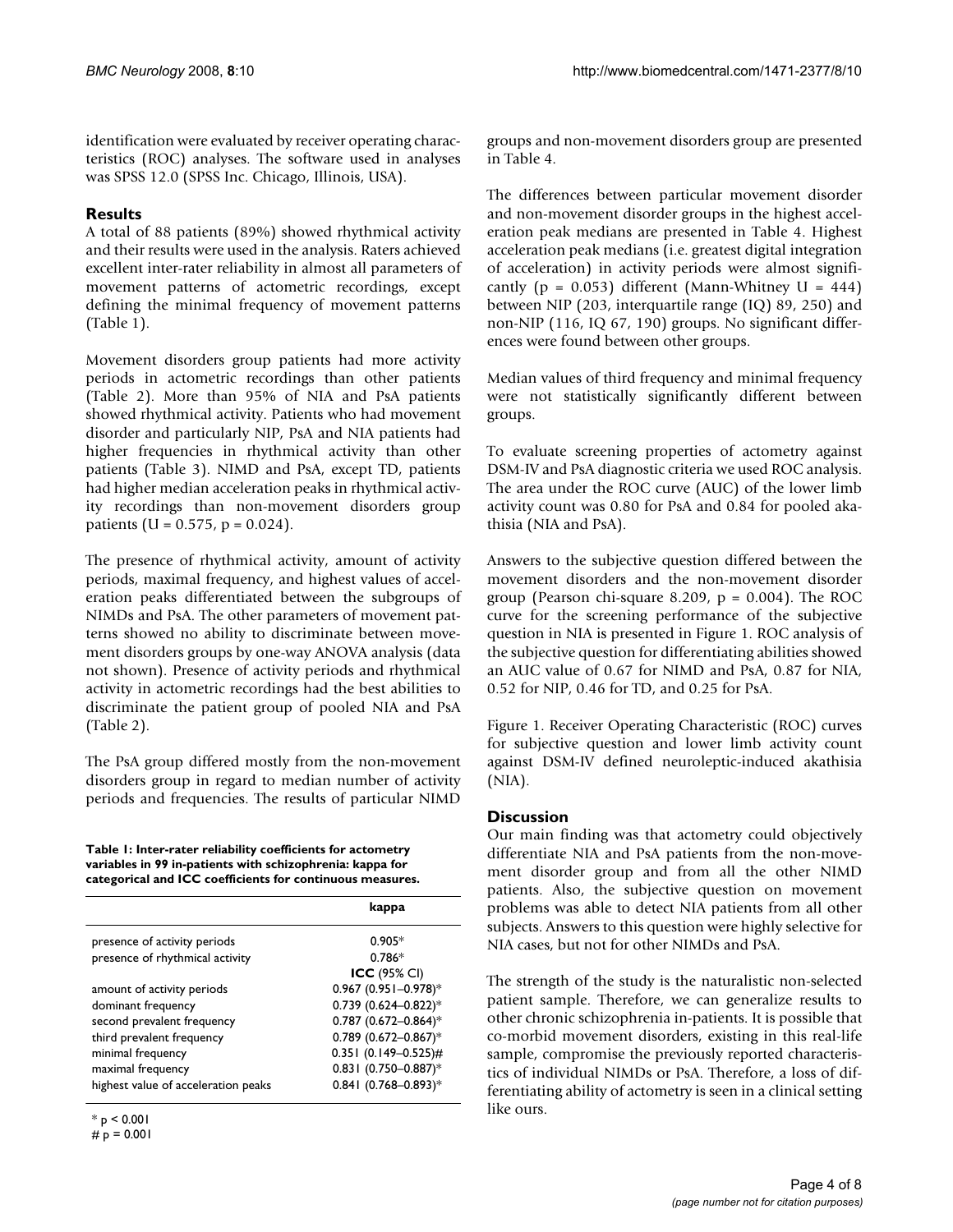|                                     | Presence of activity periods | Presence of rhythmical activity |
|-------------------------------------|------------------------------|---------------------------------|
| non-movement disorders vs.          |                              |                                 |
| <b>NIMD and PsA</b>                 |                              |                                 |
| Pearson chi-square                  | 5.547                        | 2.726                           |
| P                                   | 0.035                        | 0.099                           |
| NIA vs. non-NIA                     |                              |                                 |
| Pearson chi-square                  | 5.642                        | 5.574                           |
| P                                   | 0.016                        | 0.019                           |
| NIP vs. non-NIP                     |                              |                                 |
| Pearson chi-square                  | 0.113                        | 4.505                           |
| P                                   | 0.714                        | 0.034                           |
| TD vs. non-TD                       |                              |                                 |
| Pearson chi-square                  | 1.131                        | 1.607                           |
| P                                   | 0.495                        | 0.254                           |
| PsA vs. non PsA                     |                              |                                 |
| Pearson chi-square                  | 0.814                        | 2.061                           |
| p                                   | 0.685                        | 0.151                           |
| Pooled NIA and PsA vs. no akathisia |                              |                                 |
| Pearson chi-square                  | 8.491                        | 11.027                          |
| P                                   | 0.004                        | 0.001                           |

**Table 2: Presence of activity periods and rhythmical activity in differentiating neuroleptic-induced movement disorders for 99 inpatients with schizophrenia.**

A limitation of the study is that for practical reasons, the clinical diagnosis of NIMD or PsA was made and the subjective question was asked by the same clinician, which could have contaminated the investigator's judgement.

Another limitation of our study was that it could not detect the sub-clinical movement disorders, because we used the DSM-IV [7] and PsA [8,20] diagnostic criteria as the "gold standard": These criteria do not identify subclinical cases. Thus, the non-movement disorder subgroup may include sub-clinical movement disorder subjects, who were not detectable by DSM-IV criteria for NIMD. The latter is supported by the following findings: 1) even 75% of non-movement disorder subjects showed rhythmical activity which can be related to movement disorders, seldom a normal activity during rest; and 2) the non-movement disorder patients had less activity periods in recordings, but when they had, then frequencies were quite similar to NIMD or PsA (mostly TD) subjects.

## *NIA and PsA*

In this sample, we have previously shown that quantitative actometry does not discriminate NIA patients from those without NIA [24]. Our finding contrasted with the finding of Tuisku et al. [21], who reported a good discrimination by actometry of selected NIA patients and healthy controls. It seems that the inclusion of PsA (which is a hyperactive movement disorder and similar in actometric recordings to NIA) in the non-NIA group, in accordance with DSM-IV criteria, compromised the differentiating ability of actometry in this population [24].

**Table 3: Neuroleptic-induced movement disorders patterns for 99 in-patients with schizophrenia.**

|                    | Presence of<br>activity periods<br>n% | Median amount<br>of activity<br>periods IQ* | Presence of<br>rhythmical<br>activity n% | Median of<br>dominant<br>frequency Hz<br>IQ* | Median of<br>second<br>frequency Hz<br>IQ* | Median of third<br>frequency Hz<br>IQ* | Median of<br>minimal<br>frequency Hz<br>IQ* | Median of<br>maximal<br>frequency Hz<br>IQ* | Median highest<br>value of<br>acceleration<br>peaks IQ* |
|--------------------|---------------------------------------|---------------------------------------------|------------------------------------------|----------------------------------------------|--------------------------------------------|----------------------------------------|---------------------------------------------|---------------------------------------------|---------------------------------------------------------|
| non-movement       | 25                                    | $\mathcal{P}$                               | 24                                       | 0.50                                         | 0.43                                       | 0.55                                   | 0.33                                        | 0.65                                        | 106                                                     |
| disorders $n = 32$ | 78%                                   | $.00 - 7.63$                                | 75%                                      | $0.40 - 0.59$                                | $0.40 - 0.61$                              | $0.48 - 0.78$                          | $0.30 - 0.45$                               | $0.50 - 0.98$                               | $57 - 193$                                              |
| <b>NIA</b>         | $\overline{3}1$                       | 13                                          | 30                                       | 0.58                                         | 0.60                                       | 0.70                                   | 0.38                                        | 1.15                                        | 177                                                     |
| $n = 31$           | 100%                                  | 5.00-22.00                                  | 97%                                      | $0.40 - 1.01$                                | $0.45 - 0.80$                              | $0.49 - 1.01$                          | $0.30 - 0.45$                               | $0.74 - 2.18$                               | $81 - 226$                                              |
| <b>NIP</b>         | 20                                    | 8                                           | 16                                       | 0.75                                         | 0.73                                       | 0.93                                   | 0.40                                        | 1.05                                        | 216                                                     |
| $n = 23$           | 87%                                   | $1.00 - 14.50$                              | 70%                                      | $0.50 - 0.95$                                | $0.51 - 4.11$                              | $0.60 - 1.09$                          | $0.35 - 0.49$                               | $0.65 - 2.26$                               | 140-250                                                 |
| TD                 | 30                                    | 9.75                                        | 29                                       | 0.55                                         | 0.55                                       | 0.65                                   | 0.40                                        | 0.95                                        | 125                                                     |
| $n = 32$           | 94%                                   | $3.00 - 16.75$                              | 91%                                      | $0.40 - 0.80$                                | $0.45 - 0.93$                              | $0.46 - 0.95$                          | $0.30 - 0.45$                               | $0.63 - 2.03$                               | 75-206                                                  |
| PsA                | 8                                     | 16                                          | 18                                       | 0.80                                         | 0.80                                       | 0.60                                   | 0.40                                        | 1.15                                        | 127                                                     |
| $n = 19$           | 95%                                   | 10.50-25.50                                 | 95%                                      | $0.50 - 1.53$                                | $0.49 - 1.00$                              | $0.49 - 1.04$                          | $0.30 - 0.43$                               | $0.75 - 2.58$                               | 79-208                                                  |
| All patients       | 88                                    | 8                                           | 83                                       | 0.55                                         | 0.55                                       | 0.65                                   | 0.35                                        | 0.90                                        | 129                                                     |
| $n = 99$           | 89%                                   | $2.00 - 17.50$                              | 84%                                      | $0.40 - 0.80$                                | $0.40 - 0.80$                              | $0.50 - 0.98$                          | $0.30 - 0.45$                               | $0.60 - 1.45$                               | $80 - 213$                                              |

\* Interquartile range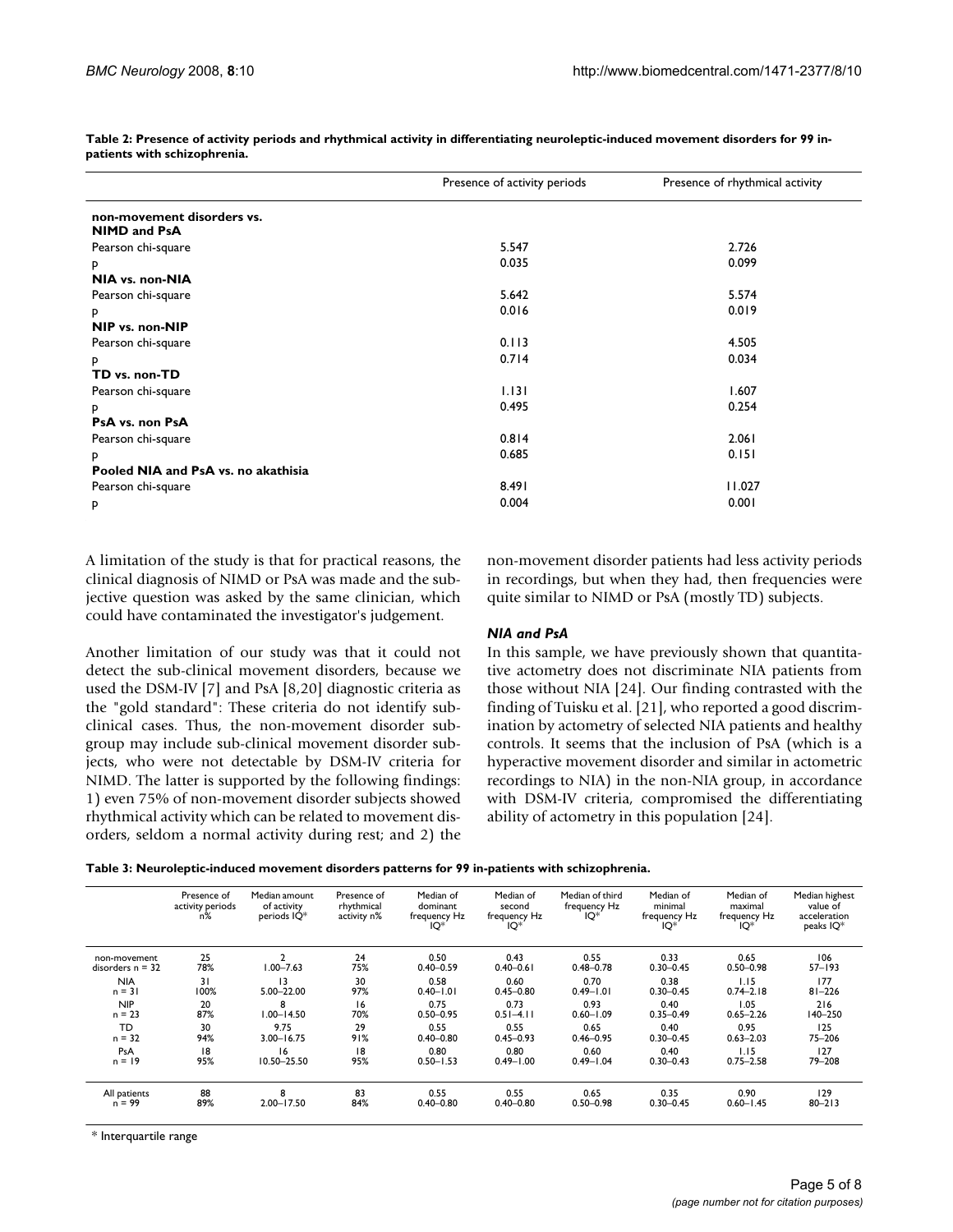|                    | amount of activity periods | dominant frequency | second frequency | maximal frequency | median maximum amplitude |
|--------------------|----------------------------|--------------------|------------------|-------------------|--------------------------|
| NIA median         | 13                         | 0.58               | 0.60             | 1.15              | 177                      |
| non-NIMD median    | 2                          | 0.50               | 0.43             | 0.65              | 106                      |
| Mann-Whitney U     | 207                        | 262                | 153              | 177               | 277                      |
| P                  | < 0.001                    | 0.084              | 0.017            | 0.001             | 0.040                    |
| NIP median         | 8                          | 0.75               | 0.73             | 1.05              | 216                      |
| non-NIMD median    | 2                          | 0.50               | 0.43             | 0.65              | 106                      |
| Mann-Whitney U     | 282                        | 127                | 58               | 143               | 145                      |
| P                  | 0.140                      | 0.040              | 0.009            | 0.106             | 0.023                    |
| TD median          | 9.75                       | 0.55               | 0.55             | 0.95              | 127                      |
| non-NIMD median    | $\mathbf{2}$               | 0.50               | 0.43             | 0.65              | 106                      |
| Mann-Whitney U     | 294                        | 267                | 163              | 209               | 305                      |
| P                  | 0.003                      | 0.145              | 0.030            | 0.013             | 0.110                    |
| PsA median         | 16                         | 0.8                | 0.8              | 1.15              | 144                      |
| non-NIMD median    | 2                          | 0.50               | 0.43             | 0.65              | 106                      |
| Mann-Whitney U     | 87                         | 103                | 82               | 92                | 156                      |
| P                  | < 0.001                    | 0.004              | 0.011            | 0.002             | 0.042                    |
| NIA and PsA median | 15.75                      | 0.68               | 0.60             | 1.15              | 155                      |
| non-NIMD median    | 2                          | 0.50               | 0.43             | 0.65              | 106                      |
| Mann-Whitney U     | 64 I                       | 364                | 235              | 269               | 433                      |
| P                  | 0.003                      | 0.011              | 0.006            | < 0.001           | 0.017                    |

**Table 4: The differences in median values of actometric pattern qualities of particular neuroleptic induced movement disorders from non-movement disorder group for 99 in-patients with schizophrenia**

Our findings are consistent with a previous accelerometric study [20], which found no differences between clinical observations and accelerometric recordings of NIA and PsA. We have previously reported that in NIA the area under the ROC curve was 0.68 [24] for the actometric activity count, and we now report that in PsA the discriminatory power of actometry is better (ROC 0.80). The



### Figure I

**Receiver Operating Characteristic (ROC) curves for subjective question and lower limb activity count against DSM-IV defined neuroleptic-induced akathisia (NIA).**

overall activity count differentiated the pooled NIA and PsA from other NIMD and non-movement disorder patients.

Differences in median values of the actometric count for the PsA group and non-movement disorder group validates the diagnosis of PsA. These patients have higher frequency movements than other patients, but are not aware of them (according to answers to our subjective question). They have difficulties in noticing their disturbance, which clearly distinguishes this disorder from NIA.

The subjective question was selective for NIA cases, but not for other NIMDs or PsA. This is explained by the subjective component of NIA. Asking such a subjective question offers a cost-effective way of screening NIA with good screening ability. Although the single question has its limitations and is not enough to evaluate the various subjective discomforts associated with NIMD. Our results show that even single question can be a useful method of diagnosing NIA in a clinical setting.

## *NIP*

The parkinsonian tremor shows rhythmical activity in accelerometric recordings, which discriminates NIP patients from non-movement disorder patients. NIP patients had higher peaks of accelerations in activity periods than other patients. Comparing the NIP group with the non-movement disorder group made this finding more significant. Parkinsonian hypokinesia, unlike other NIMD or PsA, shows less movements (overall activity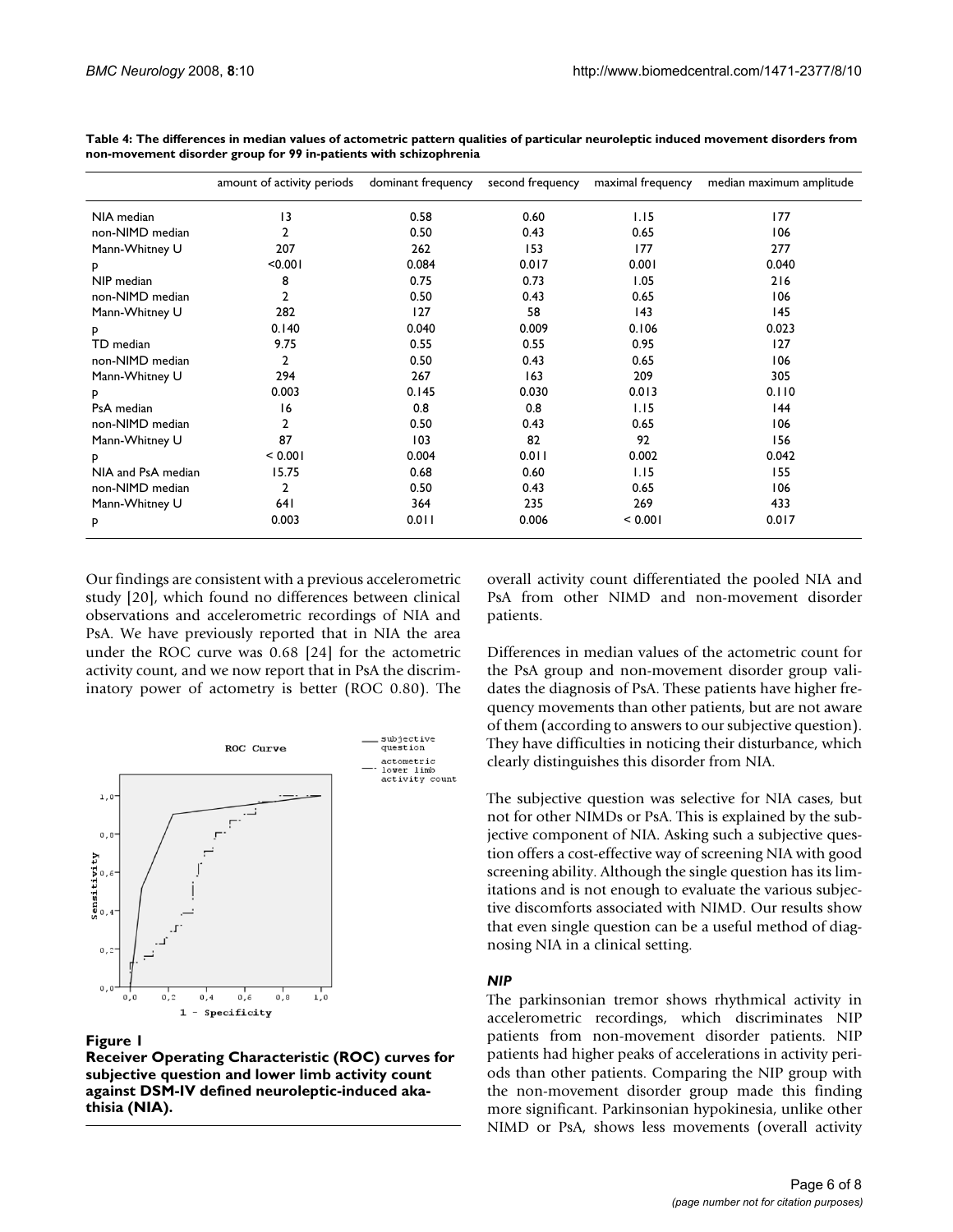count) in actometric recordings, which we have presented previously [34]. In our study, the frequencies of rhythmic activity in NIP were much lower (median below 1 Hz), than reported by previous studies (above 4 Hz) [29,33]. One possible explanation is that by measuring lower limb activity in a sitting position we could not detect the high frequency NIP tremor, which in previous studies was measured from upper limbs by actometry [33]. There may have been a high frequency tremor (close to 10 Hz) in our sample that we were not able to detect with our method due to the limitation of the time window of our actometers.

## *TD*

TD usually affects only some body segments, mostly the orofacial region and sometimes the legs. Recording of ankle movements gave little information for detecting TD, despite the fact that the movement pattern of TD has more activity periods, rhythmical activity, and somewhat higher frequencies than non-movement disorder patterns.

## **Conclusion**

The actometric recording and analysing of the standardized left-leg motor activity is moderately time-consuming, but it may have limited use. The method can be used in NIMD and PsA patients for differentiating akathisia (pooled NIA and PsA) from other patients, but not for discriminating between NIA and PsA. Our study employed ankle recording only, and actometric recording from the ankle and wrist simultaneously may give more information for detecting NIMD in the schizophrenia patient population. Actometry allows a quantifiable recording of current state of movement disorders and is thus useful in research settings. Further research should focus on the ability of actometry to show change in the patient condition. Initial studies in this direction have already been done [21,35].

Actometry is useful for measuring change in the overall movement count or patterns after a change of risk factors (dosage, antipsychotic type, time course etc) in experimental conditions, and further research can show the ability of actometric data to drive treatment decisions in a clinical setting.

The present study showed that pooled NIA and PsA patients had different patterns in lower limb descriptive actometry than other patients in a non-selected sample. Careful questioning of patients is a useful and clinically significant method of diagnosing NIA in a clinical setting.

### **Competing interests**

The author(s) declare that they have no competing interests.

## **Authors' contributions**

SJ contributed to the study design, collected the data, contributed to the analyses and data interpretation, made the literature search and was responsible for manuscript preparation. MMH contributed to study design, analyses, data interpretation, and manuscript preparation. KT contributed to study design, statistical analysis, data interpretation and manuscript preparation. KW supervised the study design and contributed to statistical analysis, data interpretation and preparation of the manuscript.

### **Acknowledgements**

We thank Birgit Aumeste and Andres Valk for rating the raw actometric data.

The study was supported by a grant from Finska Läkaresällskapet (Finnish Medical Society).

#### **References**

- McCreadie RG, Robertson LJ, Wiles DH: [The Nithsdale schizo](http://www.ncbi.nlm.nih.gov/entrez/query.fcgi?cmd=Retrieve&db=PubMed&dopt=Abstract&list_uids=1352165)**[phrenia surveys. IX: Akathisia, parkinsonism, tardive dyski](http://www.ncbi.nlm.nih.gov/entrez/query.fcgi?cmd=Retrieve&db=PubMed&dopt=Abstract&list_uids=1352165)[nesia and plasma neuroleptic levels.](http://www.ncbi.nlm.nih.gov/entrez/query.fcgi?cmd=Retrieve&db=PubMed&dopt=Abstract&list_uids=1352165)** *Br J Psychiatry* 1992, **160:**793-799.
- 2. Van Harten PN, Matroos GE, Hoek HW, Kahn RS: **[The prevalence](http://www.ncbi.nlm.nih.gov/entrez/query.fcgi?cmd=Retrieve&db=PubMed&dopt=Abstract&list_uids=8789918) of tardive dystonia, tardive dyskinesia, parkinsonism and [akathisia. The Curacao Extrapyramidal Syndromes Study: I.](http://www.ncbi.nlm.nih.gov/entrez/query.fcgi?cmd=Retrieve&db=PubMed&dopt=Abstract&list_uids=8789918)** *Schizophr Res* 1996, **19:**195-203.
- 3. Janno S, Holi MM, Tuisku K, Wahlbeck K: **[Prevalence of neurolep](http://www.ncbi.nlm.nih.gov/entrez/query.fcgi?cmd=Retrieve&db=PubMed&dopt=Abstract&list_uids=14702266)[tic-induced movement disorders in chronic schizophrenia](http://www.ncbi.nlm.nih.gov/entrez/query.fcgi?cmd=Retrieve&db=PubMed&dopt=Abstract&list_uids=14702266) [patients.](http://www.ncbi.nlm.nih.gov/entrez/query.fcgi?cmd=Retrieve&db=PubMed&dopt=Abstract&list_uids=14702266)** *Am J Psychiatry* 2004, **161:**160-163.
- 4. Barnes TR, McPhillips MA: **[Critical analysis and comparison of](http://www.ncbi.nlm.nih.gov/entrez/query.fcgi?cmd=Retrieve&db=PubMed&dopt=Abstract&list_uids=10884898) [the side-effect and safety profiles of the new antipsychotics.](http://www.ncbi.nlm.nih.gov/entrez/query.fcgi?cmd=Retrieve&db=PubMed&dopt=Abstract&list_uids=10884898)** *British Journal of Psychiatry* 1999, **174(38S):**34-43.
- 5. Haase HJ: **[The purely neuroleptic effects and its relation to](http://www.ncbi.nlm.nih.gov/entrez/query.fcgi?cmd=Retrieve&db=PubMed&dopt=Abstract&list_uids=645405) [the "neuroleptic threshold".](http://www.ncbi.nlm.nih.gov/entrez/query.fcgi?cmd=Retrieve&db=PubMed&dopt=Abstract&list_uids=645405)** *Acta Psychiatr Belg* 1978, **78:**19-36.
- 6. Whitehorn D, Kopala LC: **[Neuromotor dysfunction in early psy](http://www.ncbi.nlm.nih.gov/entrez/query.fcgi?cmd=Retrieve&db=PubMed&dopt=Abstract&list_uids=12238736)[chosis.](http://www.ncbi.nlm.nih.gov/entrez/query.fcgi?cmd=Retrieve&db=PubMed&dopt=Abstract&list_uids=12238736)** *Annals of Clinical Psychiatry* 2002, **14:**113-121.
- 7. American Psychiatric Association: *Diagnostic and Statistical Manual of Mental Disorders* fourth edition. Washington DC: American Psychiatric Press; 2000.
- 8. Barnes TRE, Braude WM: **[Akathisia variants and tardive dyski](http://www.ncbi.nlm.nih.gov/entrez/query.fcgi?cmd=Retrieve&db=PubMed&dopt=Abstract&list_uids=2864031)[nesia.](http://www.ncbi.nlm.nih.gov/entrez/query.fcgi?cmd=Retrieve&db=PubMed&dopt=Abstract&list_uids=2864031)** *Arch Gen Psychiatry* 1985, **42:**874-878.
- 9. Dollfus S, Ribeyre JM: **[Objective and subjective extrapyramidal](http://www.ncbi.nlm.nih.gov/entrez/query.fcgi?cmd=Retrieve&db=PubMed&dopt=Abstract&list_uids=10773770)** side effects in schizophrenia: their relationships with nega-<br>tive and depressive symptoms. Psychopathology 2000, [tive and depressive symptoms.](http://www.ncbi.nlm.nih.gov/entrez/query.fcgi?cmd=Retrieve&db=PubMed&dopt=Abstract&list_uids=10773770) **33:**125-130.
- 10. Krausz M, Moritz SH, Naber D, Lambert M, Andresen B: **[Neurolep](http://www.ncbi.nlm.nih.gov/entrez/query.fcgi?cmd=Retrieve&db=PubMed&dopt=Abstract&list_uids=10572331)[tic-induced extrapyramidal symptoms are accompanied by](http://www.ncbi.nlm.nih.gov/entrez/query.fcgi?cmd=Retrieve&db=PubMed&dopt=Abstract&list_uids=10572331) [cognitive dysfunction in schizophrenia.](http://www.ncbi.nlm.nih.gov/entrez/query.fcgi?cmd=Retrieve&db=PubMed&dopt=Abstract&list_uids=10572331)** *Eur Psychiatry* 1999, **14:**84-88.
- 11. Drake RE, Ehrlich J: **[Suicide attempts associated with akathisia.](http://www.ncbi.nlm.nih.gov/entrez/query.fcgi?cmd=Retrieve&db=PubMed&dopt=Abstract&list_uids=3976927)** *Am J Psychiatry* 1985, **142:**499-501.
- 12. Ratey J, Gordon A: **[The psychopharmacology of aggression:](http://www.ncbi.nlm.nih.gov/entrez/query.fcgi?cmd=Retrieve&db=PubMed&dopt=Abstract&list_uids=8378514) [toward a new day.](http://www.ncbi.nlm.nih.gov/entrez/query.fcgi?cmd=Retrieve&db=PubMed&dopt=Abstract&list_uids=8378514)** *Psychopharmacol Bull* 1993, **29:**65-73.
- 13. Van Putten T: **[Why do schizophrenic patients refuse to take](http://www.ncbi.nlm.nih.gov/entrez/query.fcgi?cmd=Retrieve&db=PubMed&dopt=Abstract&list_uids=4151750) [their drugs?](http://www.ncbi.nlm.nih.gov/entrez/query.fcgi?cmd=Retrieve&db=PubMed&dopt=Abstract&list_uids=4151750)** *Arch Gen Psychiatry* 1974, **31:**67-72.
- 14. Cortese L, Caligiuri MP, Malla AK, Manchanda R, Takhar J, Haricharan R: **[Relationship of neuromotor disturbances to psychosis](http://www.ncbi.nlm.nih.gov/entrez/query.fcgi?cmd=Retrieve&db=PubMed&dopt=Abstract&list_uids=15820325) [symptoms in first episode neuroleptic-naïve schizophrenia](http://www.ncbi.nlm.nih.gov/entrez/query.fcgi?cmd=Retrieve&db=PubMed&dopt=Abstract&list_uids=15820325) [patients.](http://www.ncbi.nlm.nih.gov/entrez/query.fcgi?cmd=Retrieve&db=PubMed&dopt=Abstract&list_uids=15820325)** *Schizophr Res* 2005, **75:**65-75.
- 15. Lohr JB, Caligiuri MP: **[Quantitative instrumental measurement](http://www.ncbi.nlm.nih.gov/entrez/query.fcgi?cmd=Retrieve&db=PubMed&dopt=Abstract&list_uids=1632892) [of tardive dyskinesia: a review.](http://www.ncbi.nlm.nih.gov/entrez/query.fcgi?cmd=Retrieve&db=PubMed&dopt=Abstract&list_uids=1632892)** *Neuropsychopharmacology* 1992, **6:**231-239.
- 16. Caligiuri MP, Lohr JB, Rotrosen J, Adler L, Lavori P, Edson R, Tracy K: **[Reliability of an instrumental assessment of tardive dyski](http://www.ncbi.nlm.nih.gov/entrez/query.fcgi?cmd=Retrieve&db=PubMed&dopt=Abstract&list_uids=9272760)[nesia: results from VA Cooperative study #394.](http://www.ncbi.nlm.nih.gov/entrez/query.fcgi?cmd=Retrieve&db=PubMed&dopt=Abstract&list_uids=9272760)** *Psychopharmacology* 1997, **132:**61-66.
- 17. Dean CE, Russell J, Kuskowski MA, Caligiuri MP, Nugent S: **[Clinical](http://www.ncbi.nlm.nih.gov/entrez/query.fcgi?cmd=Retrieve&db=PubMed&dopt=Abstract&list_uids=15118484) [rating scales and instruments: How do they compare in](http://www.ncbi.nlm.nih.gov/entrez/query.fcgi?cmd=Retrieve&db=PubMed&dopt=Abstract&list_uids=15118484)**